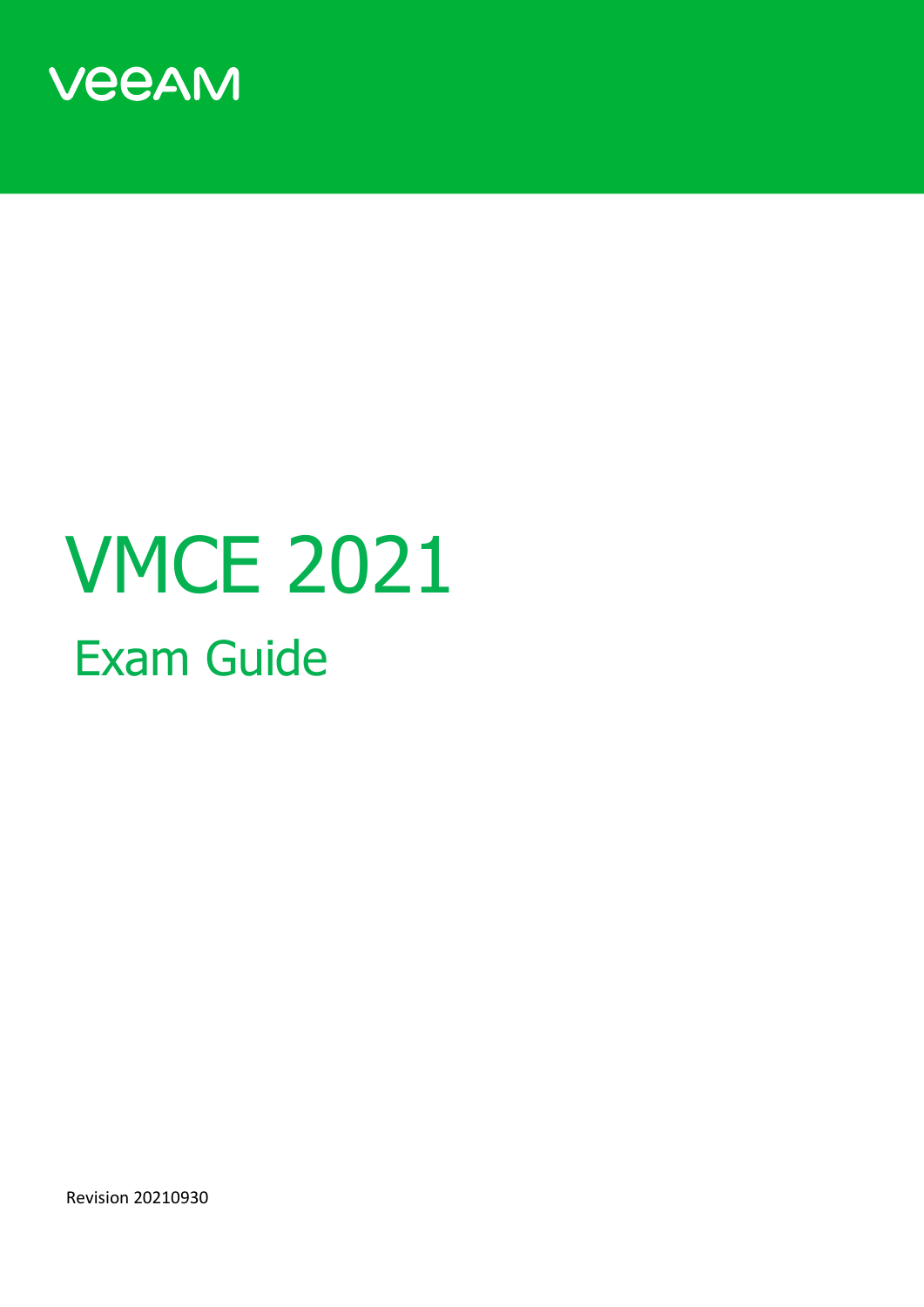## **REAM**

## Exam information

## Credential awarded

Veeam® Certified Engineer 2021

### Exam purpose

The VMCE certification is documented proof that an administrator or engineer has the necessary level of expertise to protect an organization's data with Veeam Availability Suite™. Holders of Veeam certifications have a deep understanding of Veeam Availability Suite and the critical functions required by an organization to actively protect their data, and they have the ability to grow and adapt with an organization's evolving data protection needs.

## Candidate profile

This certification is recommended for anyone who is responsible for protecting data with Veeam Availability Suite. To qualify for a Veeam certification exam, candidates must either attend the Veeam Availability Suite v11: Configuration and Management training course through a Veeam Authorized Educational Center (VMAEC), have attended the Veeam Availability Suite v10: Configuration and Management course within the last 12 months, or already hold the previous certification.

Candidates should have some hands-on experience working with a Veeam Availability Suite implementation and over six months of experience with the other core technologies that Veeam Backup & Replication™ depends on, including virtualization technologies (Microsoft Hyper-V and/or VMware vSphere), storage technologies, basic tape (LTO) technology experience, Microsoft Windows server and network understanding (routing and subnetting).

## Number of items

The exam consists of 50 multiple choice items.

## Passing score

The passing score for the VMCE exam is 70%. Once you pass the exam, you will receive your VMCE certificate, digital badge and priority access to technical support.

#### **Languages**

The exam is available in English (US).

## Time limit

Examinees will get 75 minutes to take the exam. A 15-minute time extension will be available when the exam is delivered in a language that's different than the local language.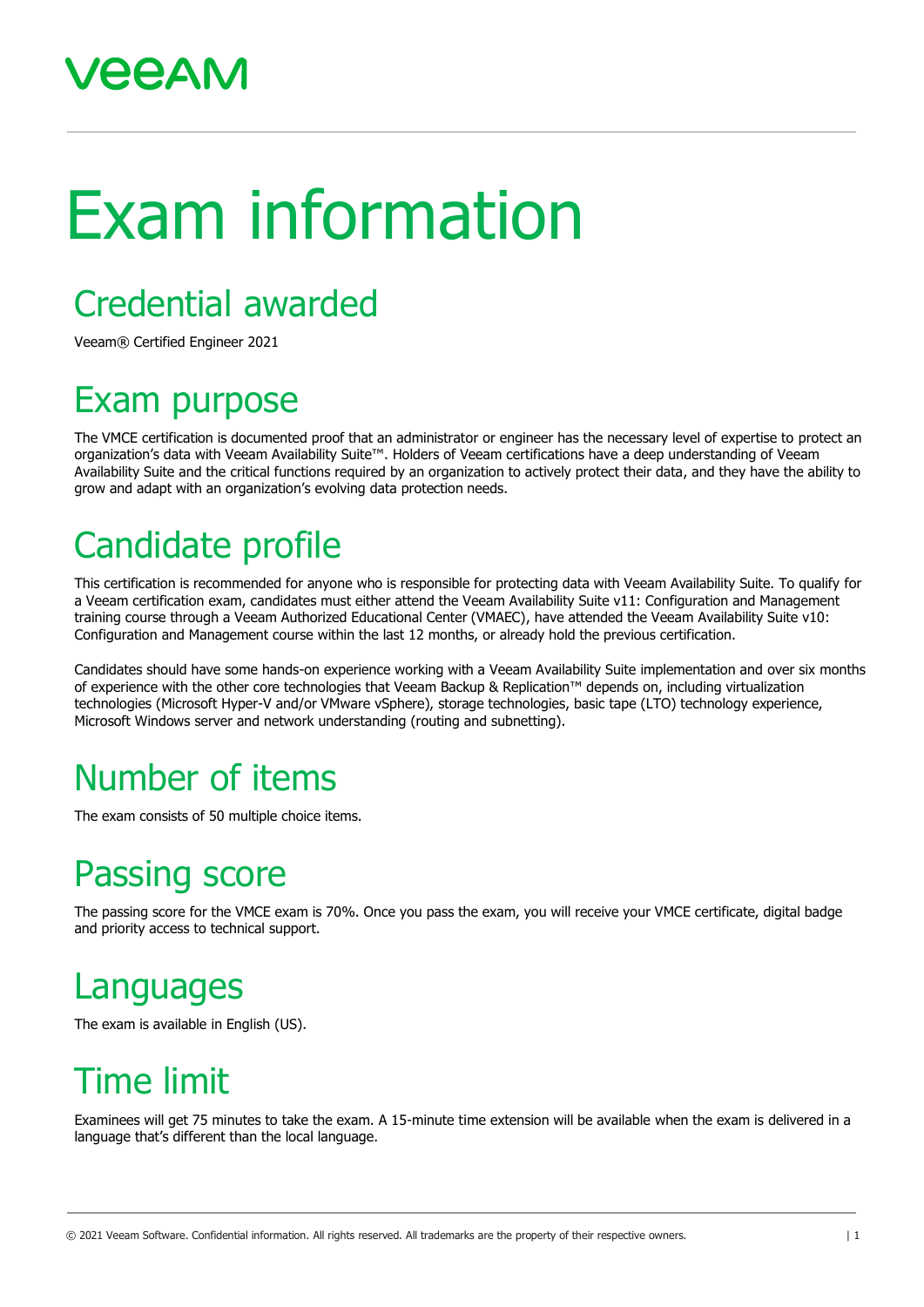## **Delivery**

The VMCE 2021 exam is delivered through Pearson VUE test centers or on their Online Proctored Platform [\(https://home.pearsonvue.com/\)](https://home.pearsonvue.com/).

## Retake policy

There is a 24-hour waiting period after the first failed attempt and a 14-calendar-day waiting period after the second through fourth failed attempt. After the fifth failed attempt, there is a 12-month waiting period, or a request can be submitted with prior permission from the Veeam VMCE security team at vmce.fraud@veeam.com. After the candidate has waited 12 months, they can take the exam again for attempt six through nine. After that, candidates must wait 12 months again, or submit a request and obtain permission from the Veeam VMCE security team.

Once a candidate has passed an exam, the exam cannot be retaken until a new major exam revision is released.

## Recertification

Certifications do not expire, but **Pro**Partners may be required to update their certifications to remain compliant in the Veeam **Pro**Partner program. Check your **Pro**Partner program guide or reach out to your Veeam representative for more details on the certification requirements in your region.

## Exam security

If a VMCE certification candidate engages in any misconduct that diminishes the security and integrity of the Veeam Certification Program in any way, the candidate may have their test scores and certifications revoked and may be prohibited from taking any future Veeam certification exams.

Examples of misconduct include but are not limited to:

- Seeking to obtain or obtaining unauthorized access to Veeam's proprietary certification exams or related course materials, including the use of "brain-dump" material or any other unauthorized publication of exam questions with or without answers
- Misrepresenting or falsifying identity or impersonating another individual
- Bringing or having non-authorized items in the testing area during an exam session
- Deriving the answers to test questions from unauthorized notes, cues or the monitors of other test takers or any other form of cheating during the exam
- Providing or receiving improper assistance to another person during the exam
- Copying, replicating or disclosing the exam or any exam related information, in whole or in part, in any form or by any means, for any purpose
- Falsifying or altering the results or score reports of any exam record in any way
- Violating the current exam retake policy
- Violating the agreement with the exam delivery provider in any way

Veeam may use data forensics as a basis for an enforcement action against a candidate. Exams and scores may be canceled, certifications may be revoked, and candidates may be banned based on statistical evidence.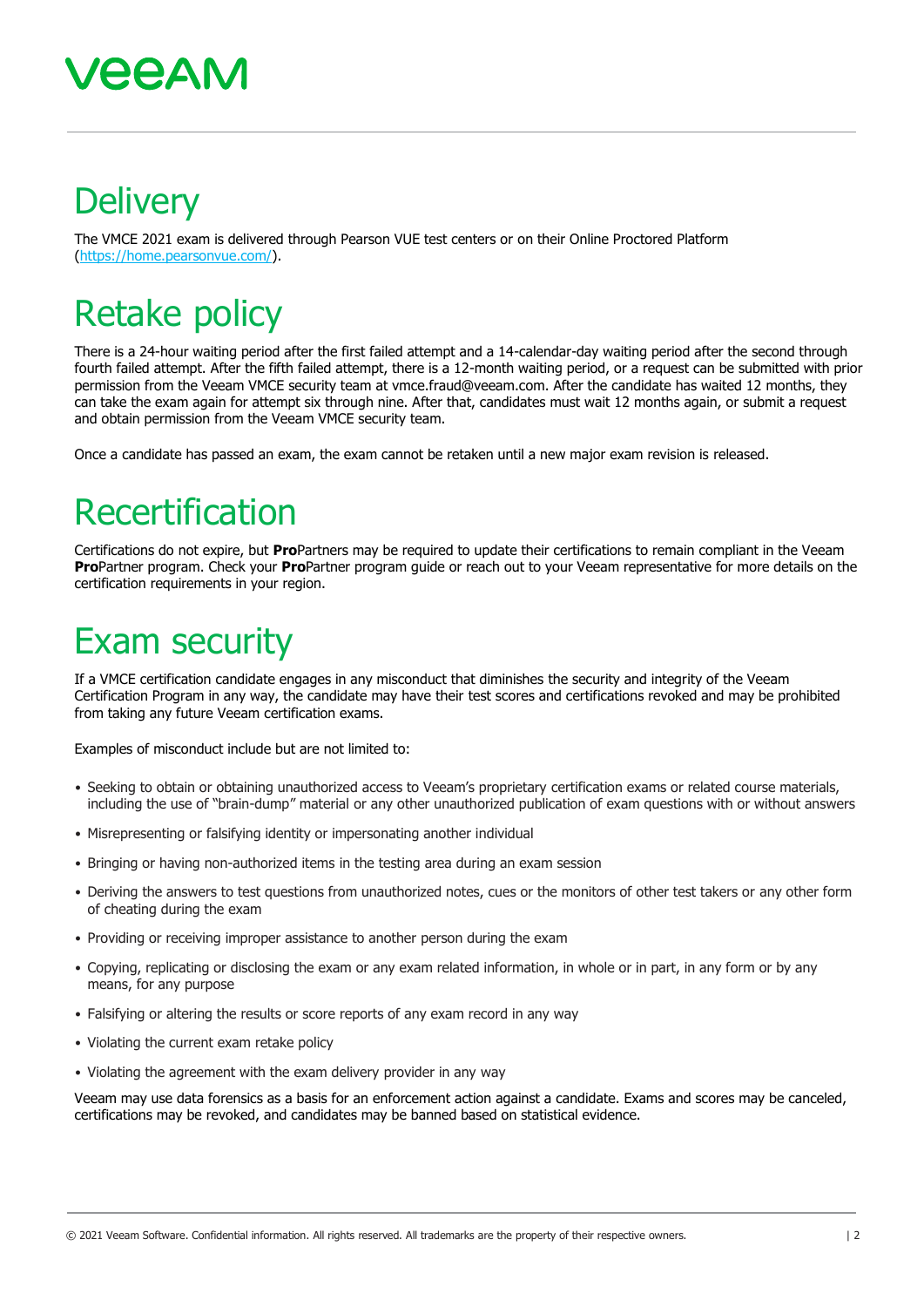## Exam outline

The following is an outline of the VMCE 2021 exam detailing the makeup of the exam. The competencies have been developed by certification specialists and subject matter experts based on identified tasks that relate to the job of configuring and administering Veeam Availability Suite.

All content provided in the Veeam Availability Suite v11: Configuration and Management training course is necessary to study and pass the exam. It is also expected that you have some commercial experience with Veeam prior to taking the course. Veeam strongly recommends independent study in addition to commercial experience and course attendance to significantly increase the probability of passing the exam. The exam competencies are listed below along with links to relevant resources. The resources supplied do not represent an exhaustive list of everything you need to know. They are provided to help candidates evaluate their readiness for the exam and aid independent study.

#### Building backup capabilities (28%)

- Create, modify and delete backup copy jobs
	- [Creating Backup Jobs](https://helpcenter.veeam.com/docs/backup/vsphere/backup_job.html?ver=110)
	- [Managing Backups](https://helpcenter.veeam.com/docs/backup/vsphere/managing_backups.html?ver=110)
	- [Managing Jobs](https://helpcenter.veeam.com/docs/backup/vsphere/managing_jobs.html?ver=110)
	- [Backup Methods](https://helpcenter.veeam.com/docs/backup/vsphere/backup_methods.html?ver=110)
- Use advanced VMware vSphere features
	- [Advanced VMware vSphere Features](https://helpcenter.veeam.com/docs/backup/vsphere/vmware_features.html?ver=110)
- Create, modify and delete NAS backup jobs
	- [NAS Backup Support](https://helpcenter.veeam.com/docs/backup/vsphere/file_share_support.html?ver=110)
- Create, modify and delete physical/agent jobs
	- [Backing Up Physical Machines](https://helpcenter.veeam.com/docs/backup/qsg_vsphere/agent_backup.html?ver=110)
	- [Working with Protection Groups](https://helpcenter.veeam.com/docs/backup/agents/protection_group_tasks.html?ver=110)
	- [Backup Policy \(Mac\)](https://helpcenter.veeam.com/docs/backup/agents/agent_policy_create_mac.html?ver=110)
	- [Backup Jobs \(Linux\)](https://helpcenter.veeam.com/docs/agentforlinux/userguide/backup_job_create.html?ver=50)
	- [Backup Jobs \(Windows\)](https://helpcenter.veeam.com/docs/agentforwindows/userguide/backup_job_create.html?ver=50)
	- [Failover Cluster Support](https://helpcenter.veeam.com/docs/backup/agents/cluster_support.html?ver=110)
	- [Storage Snapshots Support](https://helpcenter.veeam.com/docs/backup/agents/storage_systems.html?ver=110)
	- [Veeam Agent for Linux](https://helpcenter.veeam.com/docs/agentforlinux/userguide/overview.html?ver=50)
	- [Veeam Agent for Mac](https://helpcenter.veeam.com/docs/agentformac/userguide/overview.html)
	- [Veeam Agent for Windows](https://helpcenter.veeam.com/docs/agentforwindows/userguide/overview.html?ver=50)
- Back up application workloads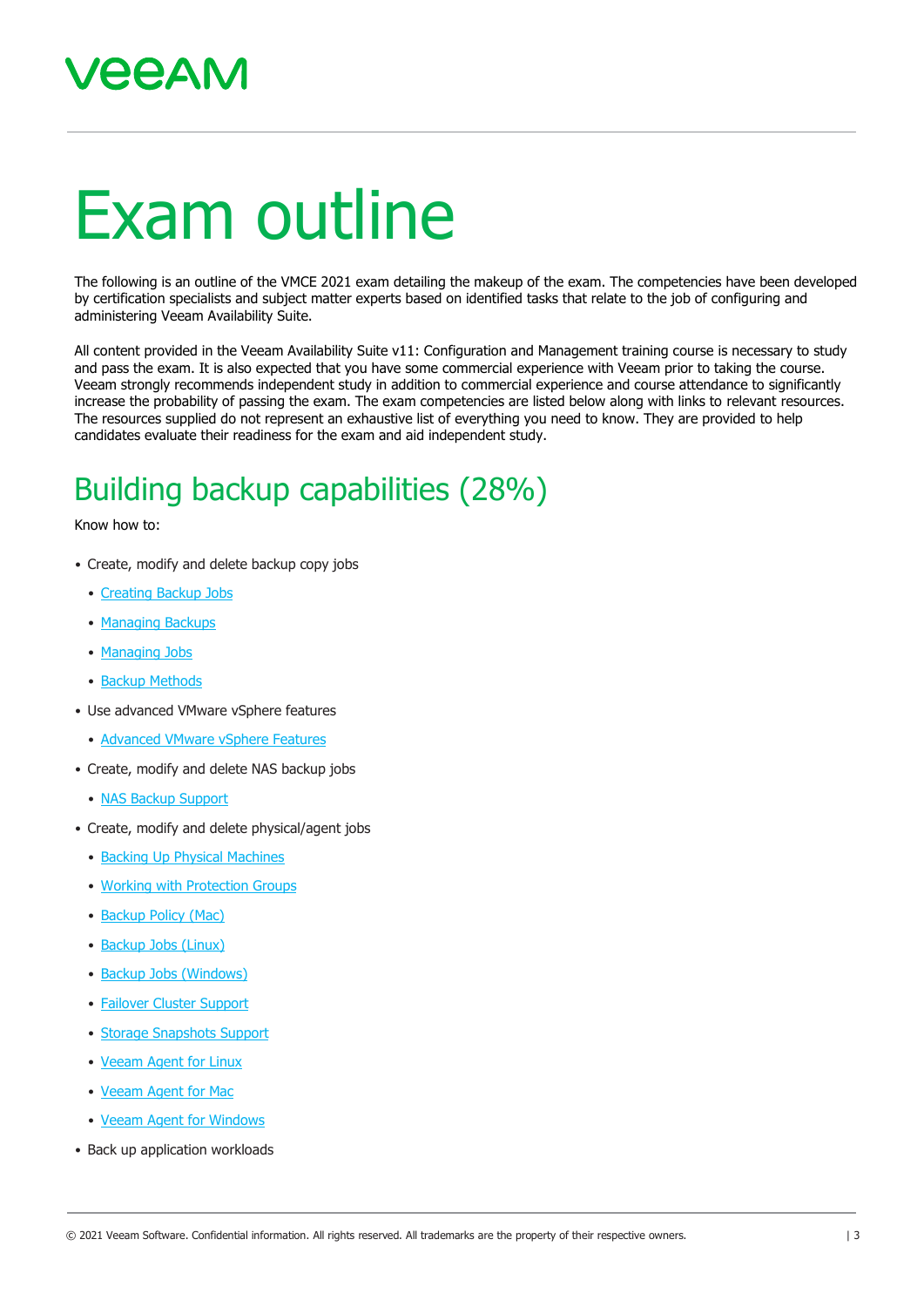

- [Other Workloads, Including NAS and Enterprise Applications](https://helpcenter.veeam.com/docs/vcsp/refguide/other_workloads.html)
- [Guest Interaction Proxy](https://helpcenter.veeam.com/docs/backup/vsphere/guest_interaction_proxy.html?ver=110)
- [Guest Processing \(Hyper-V\)](https://helpcenter.veeam.com/docs/backup/hyperv/guest_processing.html?ver=110)
- [Guest Processing \(vSphere\)](https://helpcenter.veeam.com/docs/backup/vsphere/guest_processing.html?ver=110)
- [Backup of Databases \(Veeam Agent for Linux\)](https://helpcenter.veeam.com/docs/agentforlinux/userguide/database_processing.html?ver=50)
- [Backup of Databases \(Veeam Agent for Windows\)](https://helpcenter.veeam.com/docs/agentforwindows/userguide/sql_backup.html?ver=50)
- Back up the Veeam configuration
	- [Configuration Backup and Restore](https://helpcenter.veeam.com/docs/backup/vsphere/vbr_config.html?ver=110)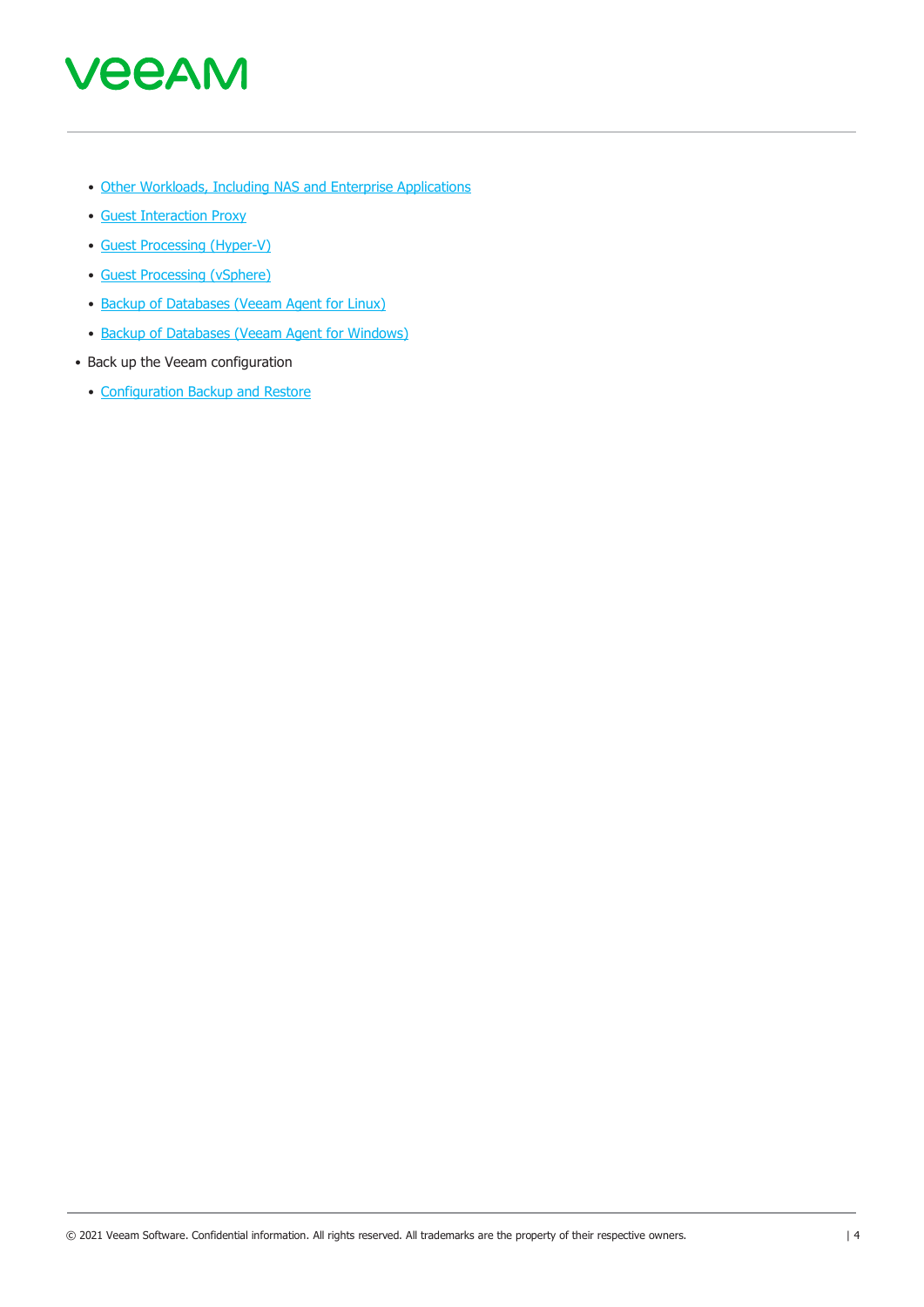## Secondary backups (10%)

- Create, modify, and delete backup copy jobs
	- [Backup Copy](https://helpcenter.veeam.com/docs/backup/hyperv/backup_copy.html?ver=110)
	- [Backup Copy Modes](https://helpcenter.veeam.com/docs/backup/vsphere/backup_copy_modes.html?ver=110)
	- [Creating Backup Copy Jobs for VMs and Physical Machines](https://helpcenter.veeam.com/docs/backup/vsphere/backup_copy_create.html?ver=110)
- Leverage WAN accelerators
	- [WAN Acceleration](https://helpcenter.veeam.com/docs/backup/hyperv/wan_acceleration.html?ver=110)
- Create, modify, and delete tape jobs
	- [Tape Devices Support](https://helpcenter.veeam.com/docs/backup/hyperv/tape_device_support.html?ver=110)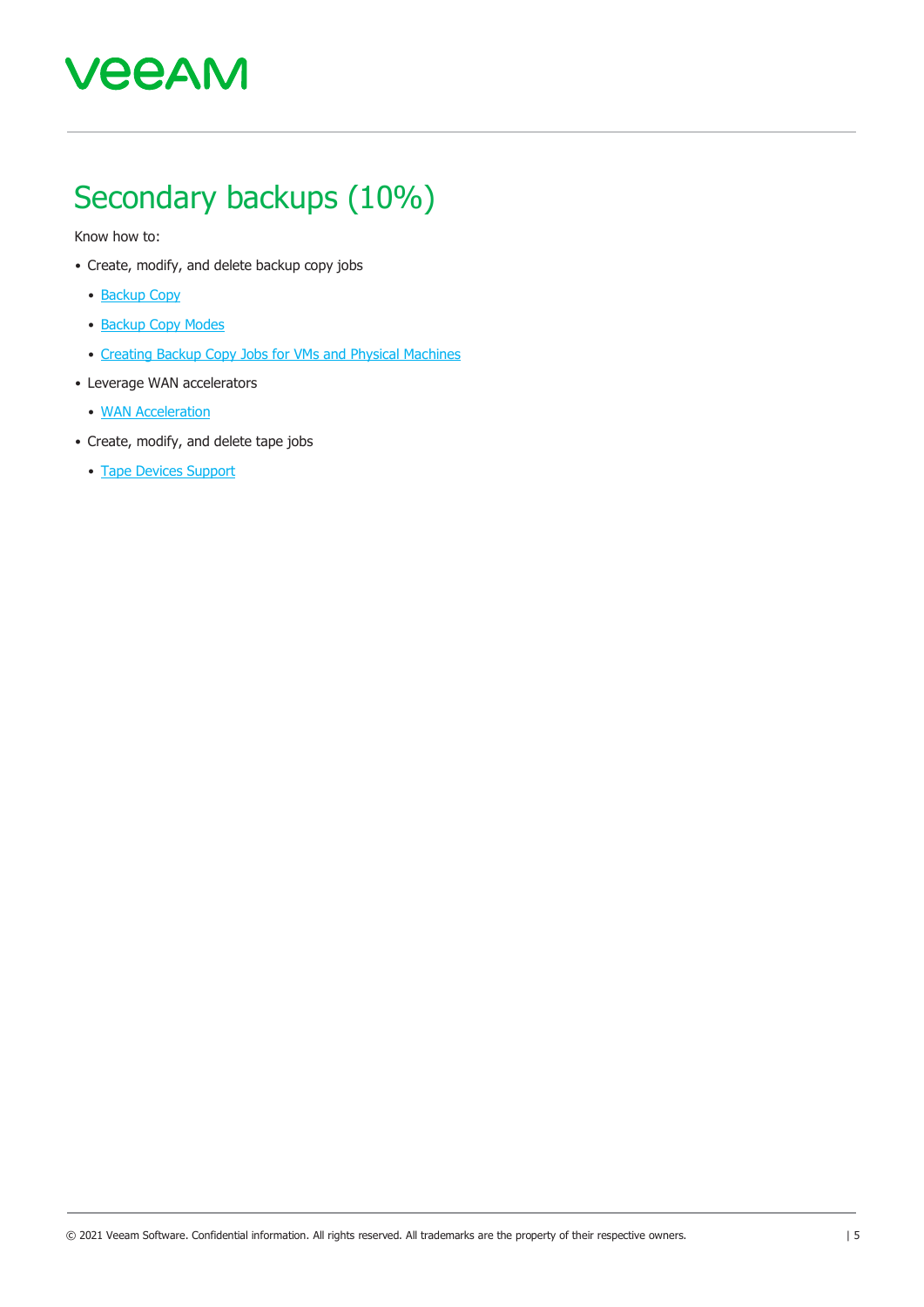#### Protecting data in the Cloud (6%)

- Store data in the Cloud
	- [Copying Backups to Capacity Tier](https://helpcenter.veeam.com/docs/backup/hyperv/capacity_tier_copy.html?ver=110)
	- [Moving Backups to Capacity Tier](https://helpcenter.veeam.com/docs/backup/hyperv/capacity_tier_move.html?ver=110)
	- [Capacity Tier](https://helpcenter.veeam.com/docs/backup/hyperv/capacity_tier.html?ver=110)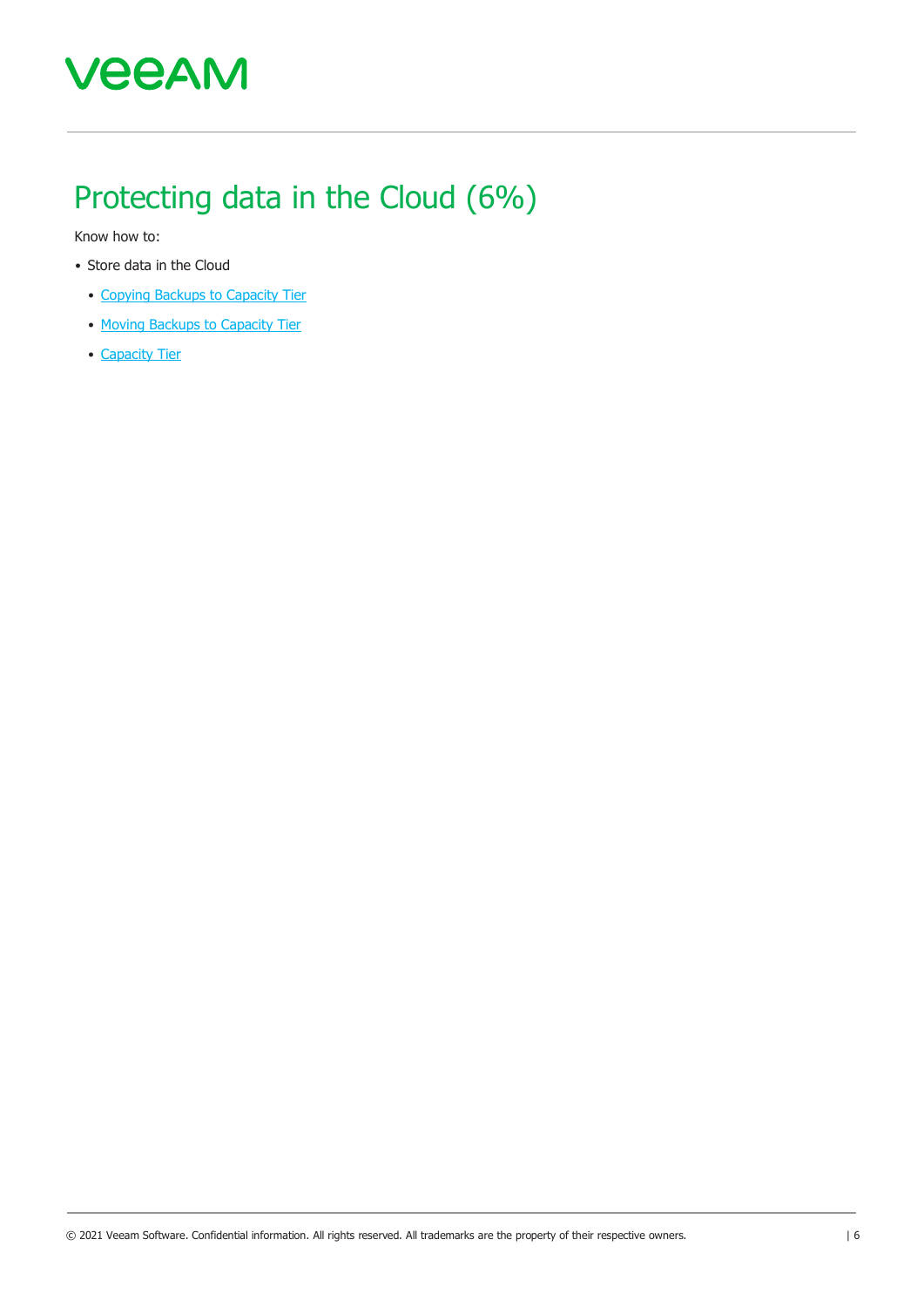#### Restoring from backup (16%)

- Recover VM files
	- [VM Files Restore](https://helpcenter.veeam.com/docs/backup/vsphere/vmfile_recovery.html?ver=110)
- Recover VM restores
	- [Entire VM Restore](https://helpcenter.veeam.com/docs/backup/vsphere/full_recovery.html?ver=110)
	- **[Instant VM Recovery](https://helpcenter.veeam.com/docs/backup/vsphere/instant_recovery.html?ver=110)**
	- [Entire VM Restore](https://helpcenter.veeam.com/docs/backup/vsphere/full_recovery.html?ver=110)
- Perform a secure/staged restore
	- [Secure Restore](https://helpcenter.veeam.com/docs/backup/vsphere/av_scan_about.html?ver=110)
	- [Staged Restore](https://helpcenter.veeam.com/docs/backup/vsphere/staged_restore_about.html?ver=110)
- Recover virtual disks
	- [Virtual Disk Restore](https://helpcenter.veeam.com/docs/backup/vsphere/virtual_drive_recovery.html?ver=110)
	- [Instant Disk Recovery](https://helpcenter.veeam.com/docs/backup/vsphere/instant_disk_recovery.html?ver=110)
	- [Data Restore in Direct SAN Access Mode](https://helpcenter.veeam.com/docs/backup/vsphere/direct_san_access_writing.html?zoom_highlight=thin&ver=110)
- Perform a restore from an agent backup
	- [Creating Veeam Recovery Media](https://helpcenter.veeam.com/docs/agentforwindows/userguide/image_create.html?ver=50)
	- [Restoring from Veeam Recovery Media \(Linux\)](https://helpcenter.veeam.com/docs/agentforlinux/userguide/baremetal.html?ver=50)
	- [Restoring from Veeam Recovery Media \(Windows\)](https://helpcenter.veeam.com/docs/agentforwindows/userguide/image_boot.html?ver=50)
	- [Performing Restore \(Mac\)](https://helpcenter.veeam.com/docs/agentformac/userguide/disaster_recovery.html?ver=10)
	- [Performing Restore \(Linux\)](https://helpcenter.veeam.com/docs/agentforlinux/userguide/disaster_recovery.html?ver=50)
	- [Performing Restore \(Windows\)](https://helpcenter.veeam.com/docs/agentforwindows/userguide/disaster_recovery.html?ver=50)
- Restore and migrate the Veeam configuration
	- [Configuration Backup and Restore](https://helpcenter.veeam.com/docs/backup/vsphere/vbr_config.html?ver=110)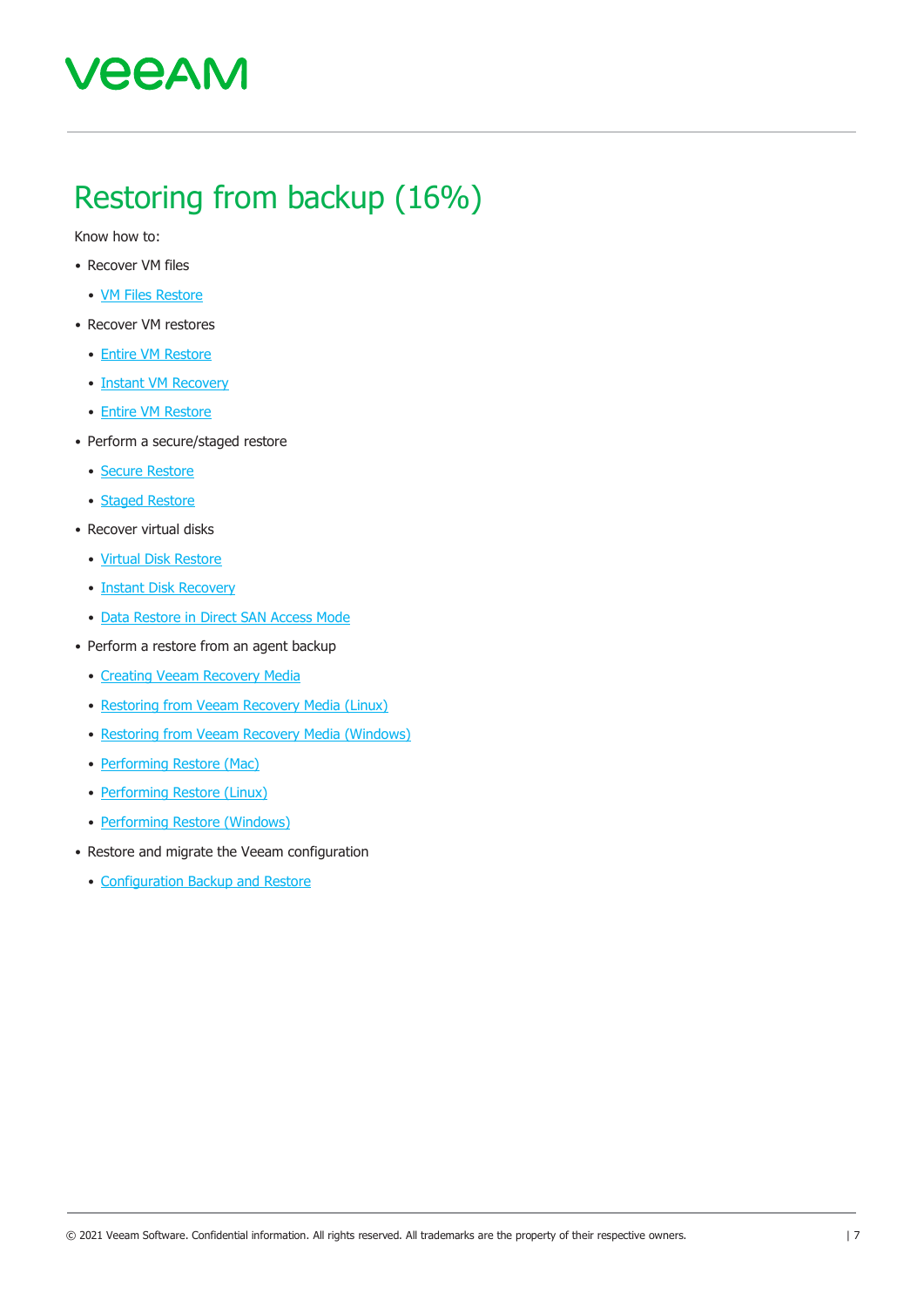## Object recovery (14%)

- Recover guest OS files
	- [Restoring Guest OS Files](https://helpcenter.veeam.com/docs/backup/qsg_vsphere/flr.html?ver=110)
	- [Guest OS File Recovery](https://helpcenter.veeam.com/docs/backup/hyperv/guest_file_recovery.html?ver=110) (Hyper-V)
	- [Guest OS File Recovery](https://helpcenter.veeam.com/docs/backup/vsphere/guest_file_recovery.html?ver=110) (vSphere)
- Recover applications with explorers
	- [Restoring Application Items](https://helpcenter.veeam.com/docs/backup/qsg_vsphere/recover_database.html?ver=110)
	- [Veeam Explorer for Microsoft Active Directory](https://helpcenter.veeam.com/docs/backup/explorers/vead_user_guide.html?ver=110)
	- [Veeam Explorer for Microsoft SQL Server](https://helpcenter.veeam.com/docs/backup/explorers/vesql_user_guide.html?ver=110)
	- [Veeam Explorer for Oracle](https://helpcenter.veeam.com/docs/backup/explorers/veor_user_guide.html?ver=110)
	- [Veeam Explorer for Microsoft Exchange](https://helpcenter.veeam.com/docs/backup/explorers/vex_user_guide.html?ver=110)
	- [Veeam Explorer for Microsoft SharePoint](https://helpcenter.veeam.com/docs/backup/explorers/vesp_user_guide.html?ver=110)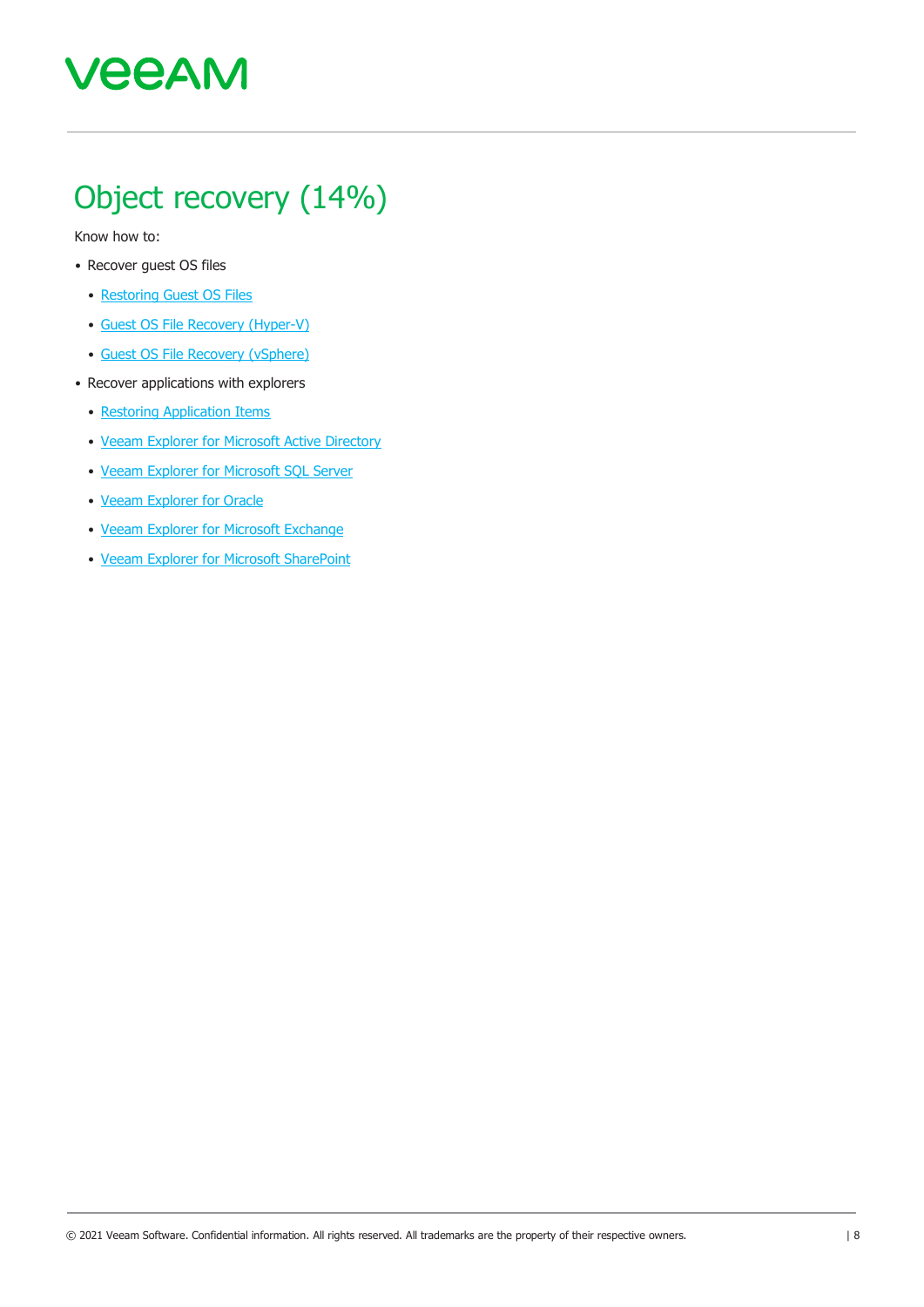### Replication (16%)

- Create, modify, and delete replication jobs
	- [Replication jobs \(vSphere\)](https://helpcenter.veeam.com/docs/backup/vsphere/replica_job.html?ver=110)
	- [Replication jobs \(Hyper-V\)](https://helpcenter.veeam.com/docs/backup/hyperv/replica_job.html?ver=110)
- Create a failover plan
	- [Failover Plans](https://helpcenter.veeam.com/docs/backup/hyperv/failover_plan.html?&ver=110)
- Execute failover/failback
	- [Failover and Failback \(Hyper-V\)](https://helpcenter.veeam.com/docs/backup/hyperv/failover_failback.html?ver=110)
	- [Failover and Failback \(vSphere\)](https://helpcenter.veeam.com/docs/backup/vsphere/failover_failback.html?ver=110)
- Leverage WAN accelerators
	- [WAN Acceleration](https://helpcenter.veeam.com/docs/backup/hyperv/wan_acceleration.html?ver=110)